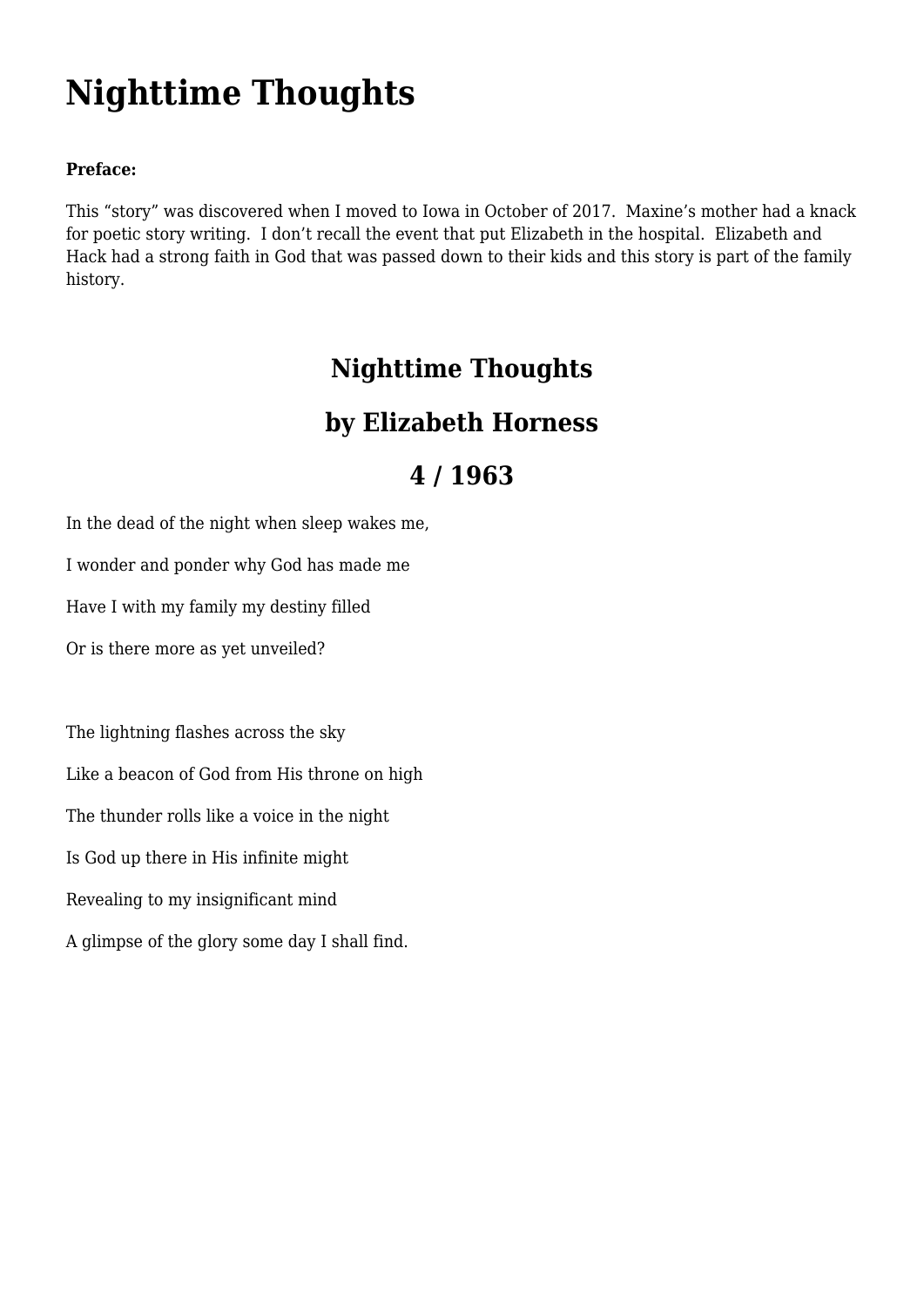

Then thoughts of my loved ones creep out of the corne[r](https://www.garystrattonfirefighter.com/wp-content/uploads/2018/01/BethHack_001.jpg) A tear from my eye makes my pillow feel warmer A feeling of gladness pushes out many sadness I think of my husband, the long life we've had Of the many good times and a few of the bad. I think of the children to which we gave birth Though others have riches we're the salt of the earth.

Of the three older ones and the mates they've picked out



They've made good selections of this there's no doubt[,](https://www.garystrattonfirefighter.com/wp-content/uploads/2018/01/HornessKids_002.jpg)

Of the daughter who's working and not set the time

To marry the boy who suits us just fine.

To us he already seems like a son

For the kind and thoughtful things he's done.

I think of the son at home with his Dad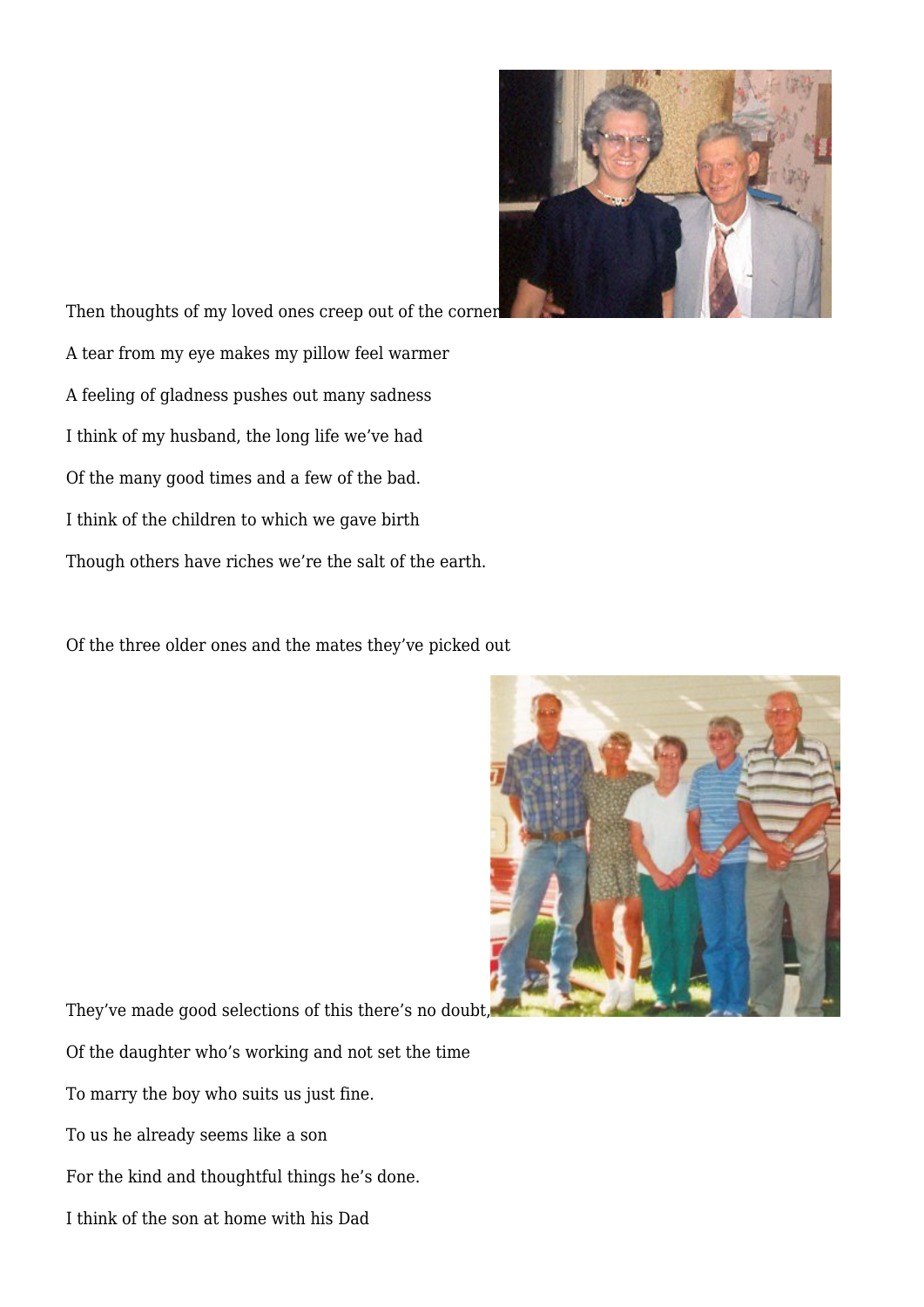He is our youngest, a wonderful lad.

I think of the grandchildren sent us from heaven There's only one boy, but the girls number seven I think of Easter Sunday when I became ill How a damsel of four gave my old heart a thrill. Like a ray of sunshine through the rain Her wee little words cut through my pain With her arm round my neck to show her pity Looked into my face and said, Grandma you're pretty.

A little tingle runs up my arm Like a bell sounding a distant alarm The words run through my head like a song Has the needle slipped, has something gone wrong? As I wait for a moment to feel it repeat I have a queer feeling of being deflated. Then I hear a soft foot fall on the hallway floor And a ministering angel comes through the door.

The lady in white glides from one to the other. You may be the first, she may treat another But sooner or later she reaches your side There is no reason your fears to hide Quick eye, deft fingers, check every procedure With sure and safe movements she corrects every error. She's soon gone, there's no time to linger But you know there's help at the tip of your finger.